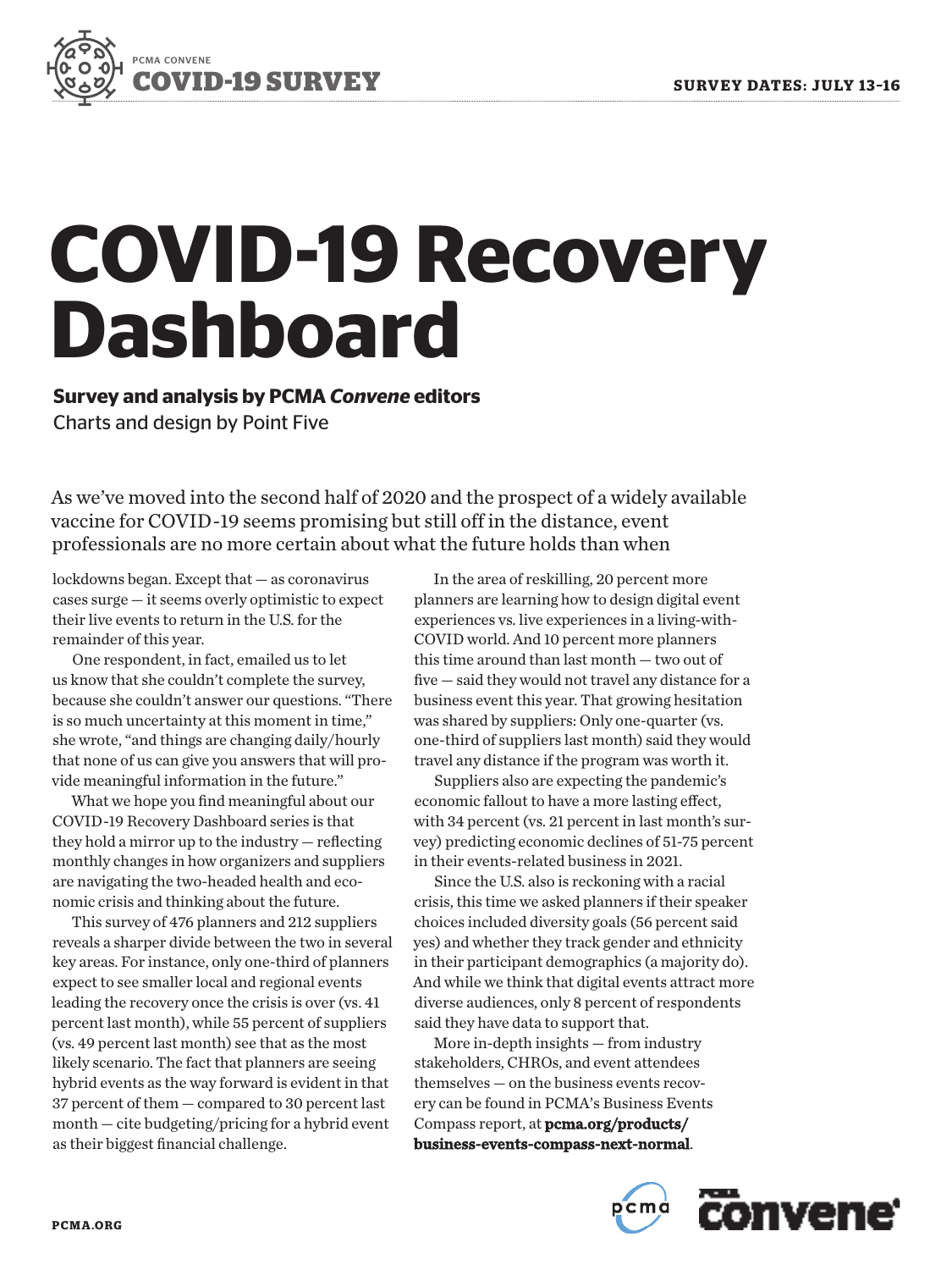What region best represents where you do the



What best describes your role in the business events industry?



To what extent do you believe the rise in the use of digital-event technology will cannibalize face-to-face attendance at your event/s in the **next three months** on a scale of 1 to 5?



To what extent do you believe the rise in the use of digital-event technology will cannibalize face-to-face event attendance at events in 2021 on a scale of 1 to 5.



Weighted average for both planners and suppliers: **4**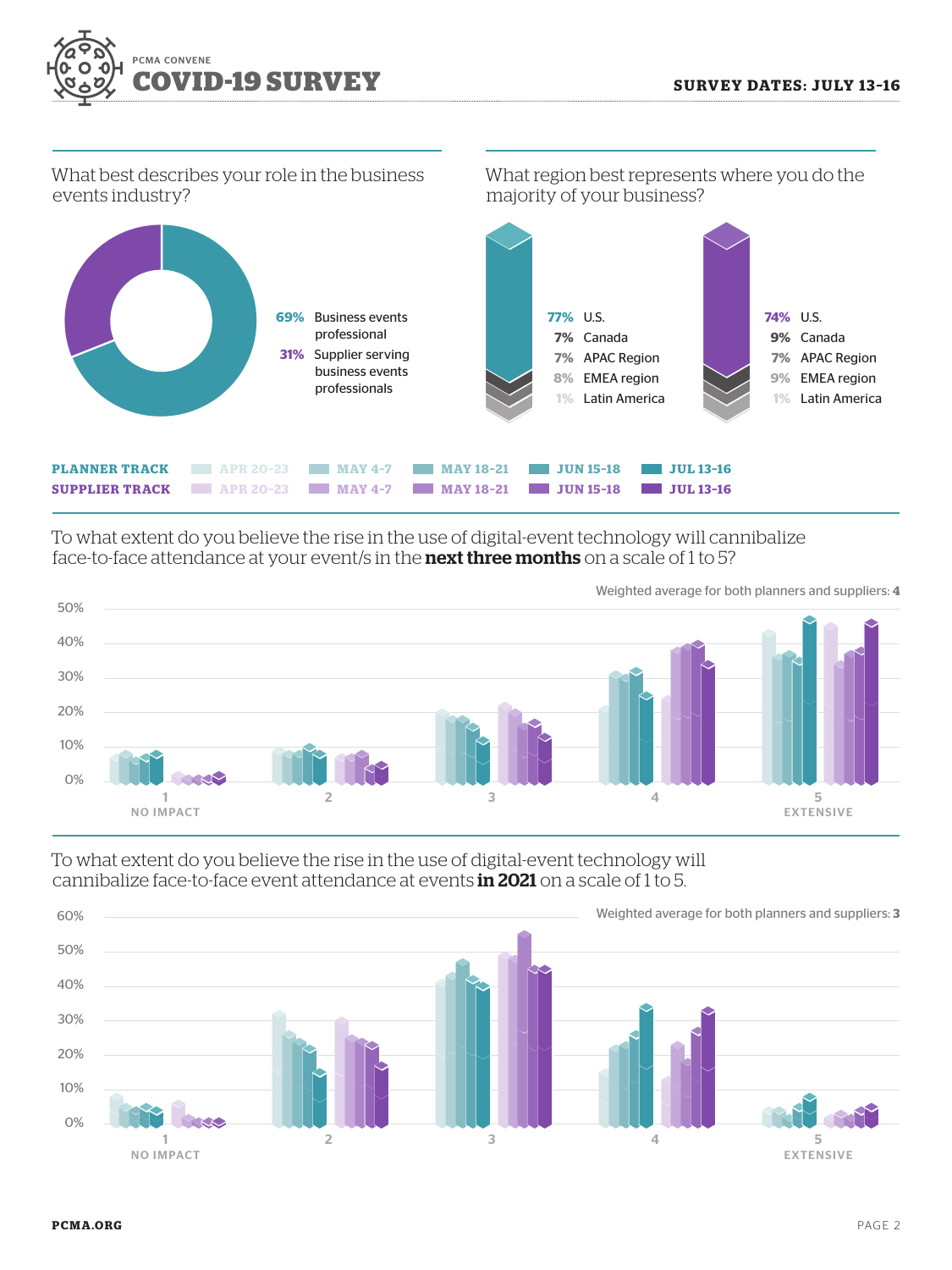

#### **PLANNER TRACK**

## Are you planning to redesign an existing face-to-face event for a digital platform in the **next three months**?



**53%** Yes, the entire program will be online. **26%** Yes, there will be a digital component. **21%** No



When the pandemic crisis passes, what scenario do you think best describes the recovery of face-to-face meetings for the business events industry in your geographic region?



- **19%** There will be pent-up demand for all groups to meet face-to-face.
- **33%** Smaller local and regional events will thrive before national and international groups gather.
- **14%** People will be hesitant to travel to meet face-to-face.
- **27%** Small in-person events will be hybrid, with a digital version for a larger audience.\*





### **SUPPLIER TRACK**

When the pandemic crisis passes, what scenario do you think best describes the recovery of face-to-face meetings for the business events industry in your geographic region?



- **14%** There will be pent-up demand for all groups to meet face-to-face.
- **55%** Smaller local and regional events will thrive before national and international groups gather.
- **12%** People will be hesitant to travel to meet face-to-face. **16%** Small in-person events will be hybrid, with a digital
- version for a larger audience.\*





## **'Our Industry Hasn't Changed Since the Dawn of Time'**

The 7 percent who responded "other" see a mix of small, regional and hybrid as the most likely scenario for the recovery. Some are more optimistic than others about the return to physical events, but still think that a digital component will remain important.

*"Our industry hasn't changed since the dawn of time. New roles and skills will be needed and this pandemic has separated this industry into two categories: strategic and operational."*

*"I believe that we need to wait til 2022 to start see again large F2F incentive programs."*

## **'All Conjecture and Guesses'**

*"Global economic crisis will shorten the demand."*

*"A combination of regional and hybrid will thrive."*

*"It's all conjecture and guesses."*

\* This response option was included for the first time on the June 15–18 survey.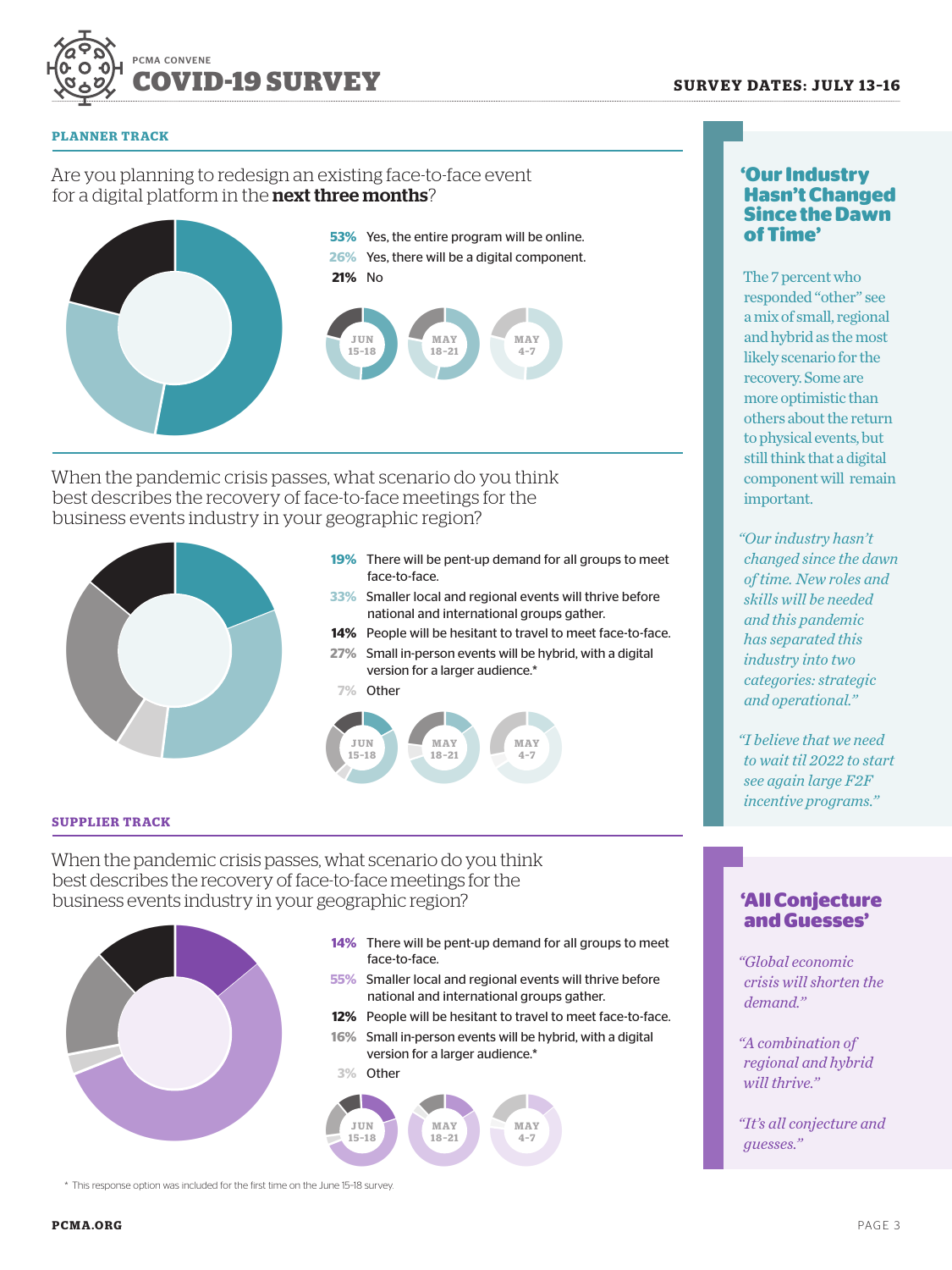

| <b>PLANNER TRACK   APR 20-23   MAY 4-7   MAY 18-21   JUN 15-18   JUL 13-16</b>  |  |  |  |
|---------------------------------------------------------------------------------|--|--|--|
| <b>SUPPLIER TRACK   APR 20-23   MAY 4-7   MAY 18-21   JUN 15-18   JUL 13-16</b> |  |  |  |

What do you believe will be the overall revenue impact of COVID-19 on your events-related business …



OF 2020 WILL BE GREATER THAN 75%.

DECLINE WILL BE GREATER THAN 75%,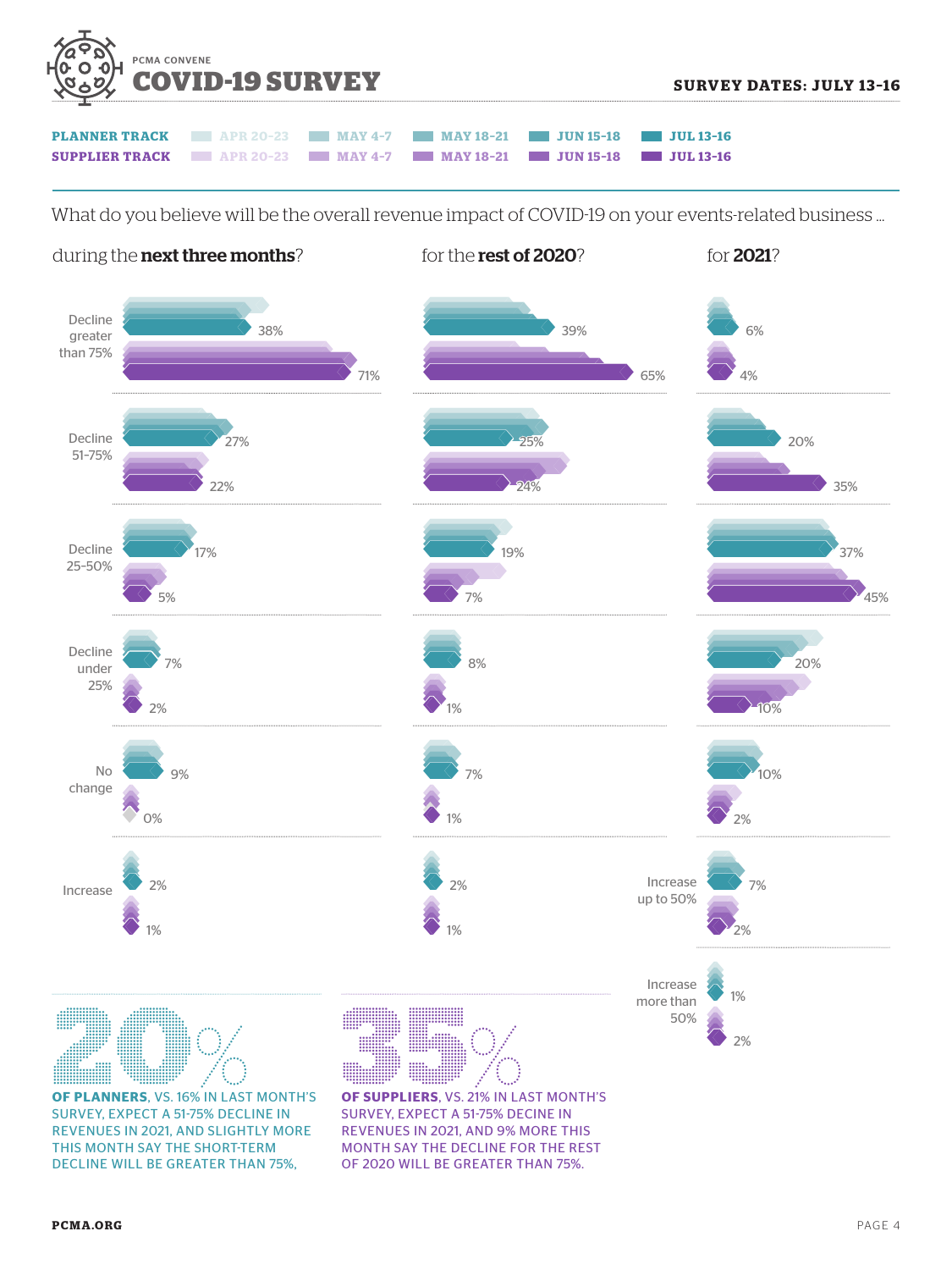

#### **PLANNER TRACK**

#### **SUPPLIER TRACK**

In the absence of a therapeutic treatment or vaccine for the COVID-19 virus, what is the farthest distance from your home you would consider traveling to a business event in 2020, assuming there are no financial or regulatory restrictions placed on travel?



#### **PLANNER TRACK**

What is your biggest financial challenge with regard to planning a business event in 2021? (Please choose one.)



**'How to Budget for the Unknown'**

From additional F&B costs in 2021 for new protocols to managing financial risk, there is no shortage of questions surrounding the financial aspects of planning events next year.

- **37%** Budgeting/pricing for a hybrid (in-person + digital) event\*
- **25%** How to budget in terms of face-to-face attendance expectations
- **12%** Expenses related to enhanced hygiene and sanitary standards at a face-to-face event
- **7%** What to charge digital participants
- **5%** What to charge digital event exhibitors/sponsors
- **4%** Expenses related to event marketing and communications in a post COVID-19 world
- **2%** Deciding on registration pricing for face-to-face participants
- **8%** Other

*"If we were to still do digital, then the concern would be what to charge — we're not charging anything for our online event this year. If there is any possibility of doing the event live, we'll do that first. Hybrid? Doubtful."*

*"Trying to figure out what the permanent changes to the meetings industry will be once the pandemic is over."*

*"Financial risk mitigation is of paramount importance moving forward in this environment."*

*"Most of the above along with the additional fees for F&B, based on how things will be served now. More staff, more printing, less attendance."*

*"Our budget has gone down doing digital, compared with in-person events — I'm concerned with getting that budget back in 2021."* *"How to budget in the event a live event cannot happen and transitions to completely digital."*

*"Budgets, contingencies, nonrefundable deposits for venues, suppliers if restrictions remain or are reinforced."*

*"What is a reasonable cost for a virtual event platform."*

*"How to budget for the unknown."*

\* This response option was included for the first time on the June 15–18 survey.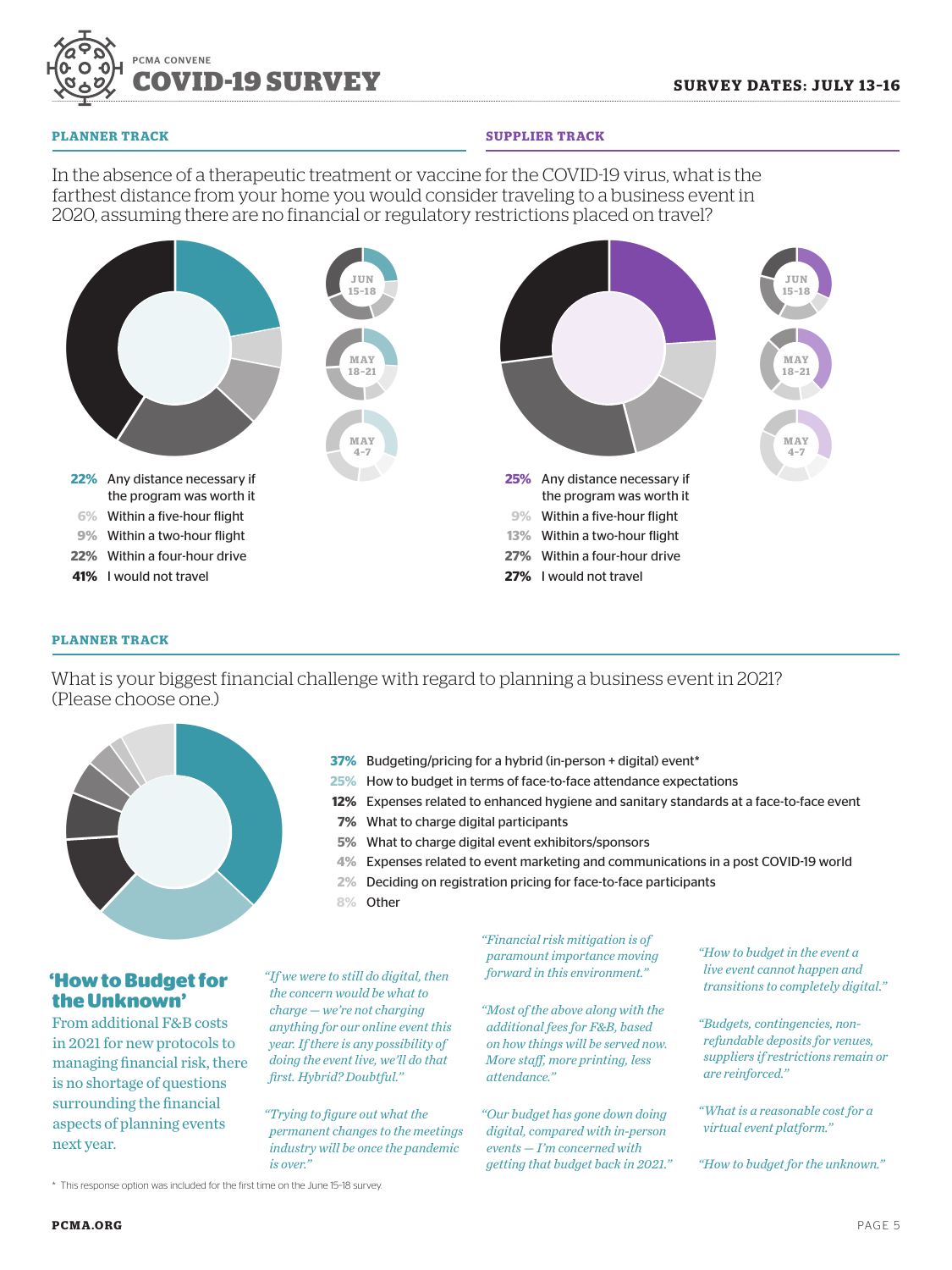



In order to prepare professionally for success in the business events industry during the recovery, which new skills do you think you need to pursue/develop?



#### **PLANNERS SPEAK**

Developing skills to engage participants in digital events was top of mind.

*"Until a vaccine is discovered, produced at scale, and widely distributed, live indoor events are at high risk of failure, even with enhanced on-site safety protocols, which, in my opinion, will turn people off from attending. (Who really wants to enter a trade show where staff and suppliers all look like frontline ICU workers? I certainly don't and neither do most people I've asked.) Hence, understanding and educating oneself with virtual opportunities should be a priority during the recovery period because that's where the action is going to be in the events world."*

*"Creating virtual experiences which are just as engaging as in-person ones. I anticipate events will return as hybrid to start — how do we ensure 'equity of experience' for virtual and in-person participants?"*

*"Look at another type of work and find new skills."*

*"Design better attendee engagement options especially for hybrid programs."*

## **SUPPLIER PERSPECTIVE**

*"Designing the most integrated hybrid formats."*